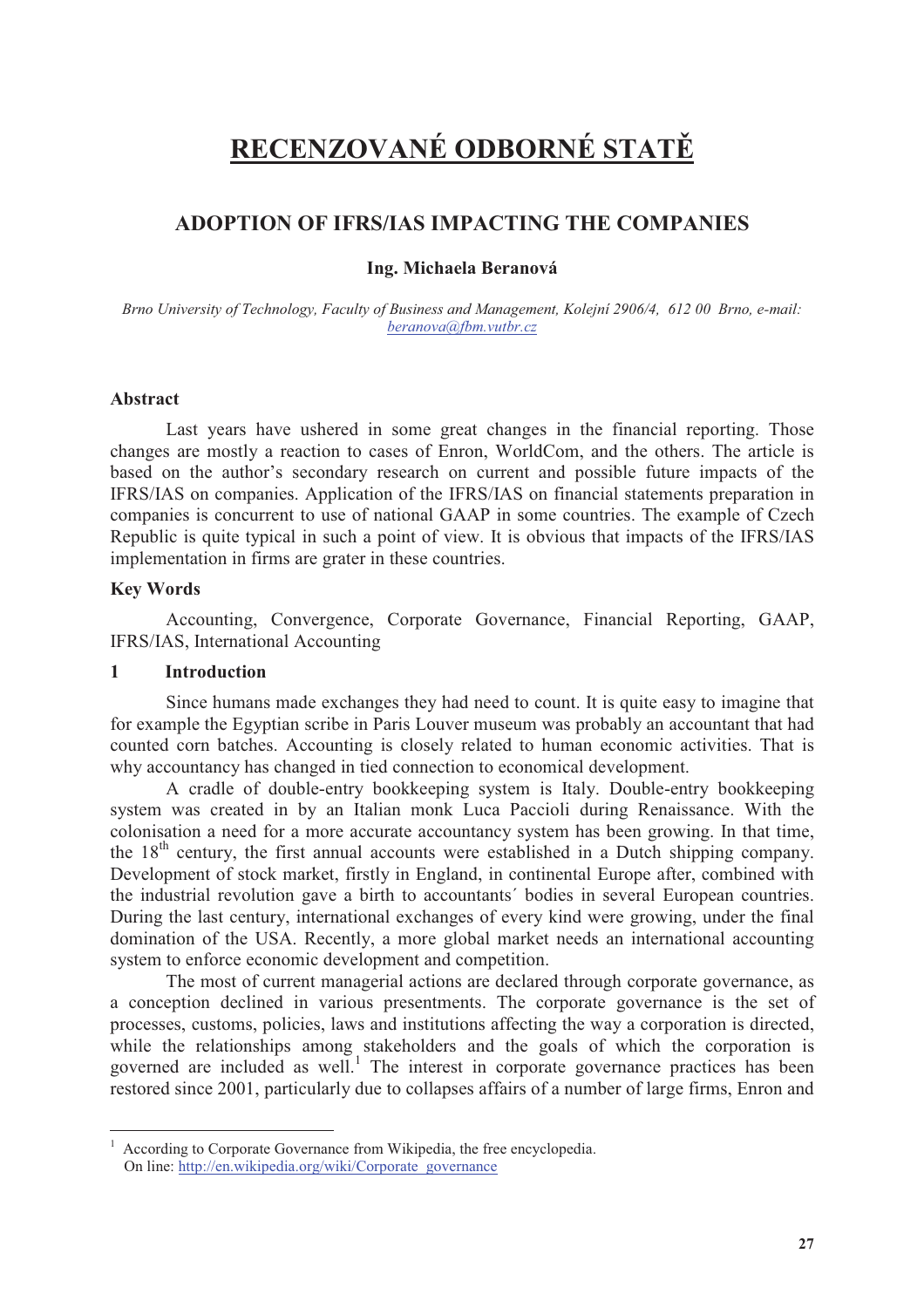WorlCom included. With that, in 2002, the Sarbanes-Oxley Act was passed intending to renew public confidence in corporate governance<sup>2</sup>.

It is obvious that the questions of financial information reporting can not, and are not excluded. In connection with the corporate governance, present way of thinking in the field of accounting, respectively in the field of financial reporting should be described by the schematic formula presented under.

|  |  | Figure 1: Key Words of Present Financial Reporting |
|--|--|----------------------------------------------------|
|  |  |                                                    |

| E. | <b>Corporate Governance</b> |
|----|-----------------------------|
|    | Mutual Understanding        |
|    | Sustainable Development     |
|    | Due Process                 |
|    | Ethics                      |
|    | Fair Value                  |

Source: Subedited based on Tweedie (2007)

 $\overline{a}$ 

Those schematically shown words represent a set of the key pillars of present financial reporting systems basis. This basis would ensure a really true and fair view of company's financial position and performance to enable a company management and also a company "environment" to make rational economic decisions.

#### **2 Arguments for International Accounting Standards**

Prior to 2005 most European companies applied domestic accounting standards. Thus, the adoption of IFRSs in Europe represented one of the largest financial reporting changes in recent years. European IFRS adoption represented a major milestone towards financial reporting convergence yet spurred controversy reacting the highest levels of government.

Present national borders have less meaning as barriers to international capital flows; world's capital markets know no borders. Then it seems logic that the participant in those markets should have no barriers to the high-quality, transparent, and comparable financial information they need to make sound economic decisions. (Almond, 2005) A ground of capital markets is information that is:

- Comparable from company to company:
- Relevant to investment financing decisions;
- A faithful depiction of economic reality; and
- Neutral, favouring neither supplier nor user of capital, neither buyer nor seller of securities. (Tweedie, 2007)

The effective functioning of capital markets is essential to economic well-being. According to Tweedie (2004), a sound financial reporting infrastructure must be built on four pillars. These are as follows:

1. Accounting standards that are consistent, comprehensive, and based on clear principles to enable financial reports to reflect underlying economic reality;

<sup>2</sup> According to Study Pursuant to Section 108(d) of the Sarbanes-Oxley Act of 2002 on the Adoption by the United States Financial Reporting System of a Principles-Based Accounting System. On line: http://www.sec.gov/news/studies/principlesbasedstand.htm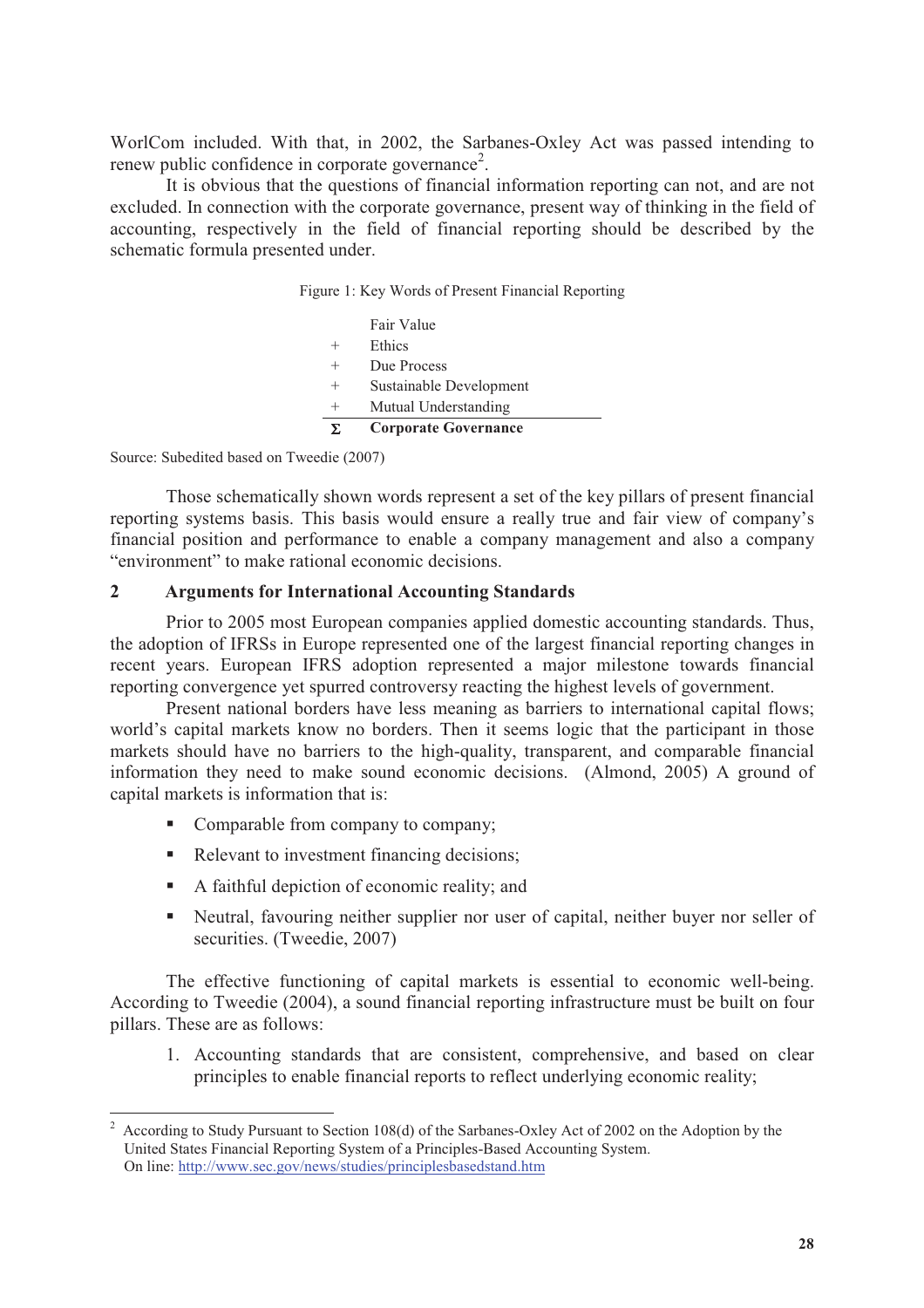- 2. Effective corporate governance practices, including a requirement for strong internal controls, that implement the accounting standards;
- 3. Auditing practices that give confidence to the outside world that on entity is faithfully reflecting its economic performance and financial position; and
- 4. An enforcement of oversight mechanism that ensures that the principles as laid out by the accounting and auditing standards are followed.

In present world, mainly two different branches of accounting exist. It is contractual accounting, reporting about how the contracts made by a company are respected, and predictive accounting that enables investors to make forecasts about the company's future. Main bases of these two branches and their differences are shown in the figure 2.

| <b>Contractual Accounting</b> | <b>Predictive accounting</b>  |  |
|-------------------------------|-------------------------------|--|
| • Consistency                 | • Change in accounting policy |  |
| • Historical costs            | • Full fair value of assets   |  |
| • Conservatism                | • Pragmatic point of view     |  |

Table 2: Predictive vs. Contractual Accounting

As the world's capital markets integrate, the logic of a single set of accounting standards is evident. A single set of international standards would enhance comparability of financial information and should make the allocation of capital across the borders more efficient. The development and acceptance of international standards should also reduce compliance costs for corporations and improve consistency in audit quality. (Tweedie, 2004)

Since 1973 the International Accounting Standard Board (IASB) and its predecessor, the International Accounting Standards Committee (IASC) have been serving the public interest by developing a single set of high-quality, understandable, and enforceable International Financial Reporting Standards (IFRS/IAS) for equity investors, lenders, and other information users.

#### **3 International Financial Reporting Standards Impacts on Companies**

Companies are increasingly operating in multiple jurisdictions and the cost of consolidating different national accounts is costly and prove to error. In this environment, it makes sense to have a single set of high-quality financial reporting standards used throughout the world's capital markets. (Mazars, 2005)

For the present, thirty one standards IAS and eight standards IFRS exist. Many of these standards have also their interpretations, SICs for IAS and IFRICs for IFRS. In the system of IFRS/IAS the Conceptual Framework cannot be left out. Conceptual Framework approved by the IASC Board in April 1989 is not a standard. This Framework defines the objective of financial statements, identifies the qualitative characteristics that make information in financial statements useful, and defines the basic elements of financial statements and the concepts for recognising measuring then in financial statements. Then the specific topics of financial reporting are explained in particular standard.

January 2005 might be considered as a break point in the enforcement of IFRS/IAS application in the companies. This was the moment when the Regulation (EC) 1606/2002 of the European Parliament and the European Council concerning to application of International Financial Reporting Standards came into force. According to this Regulation, since 2005 EU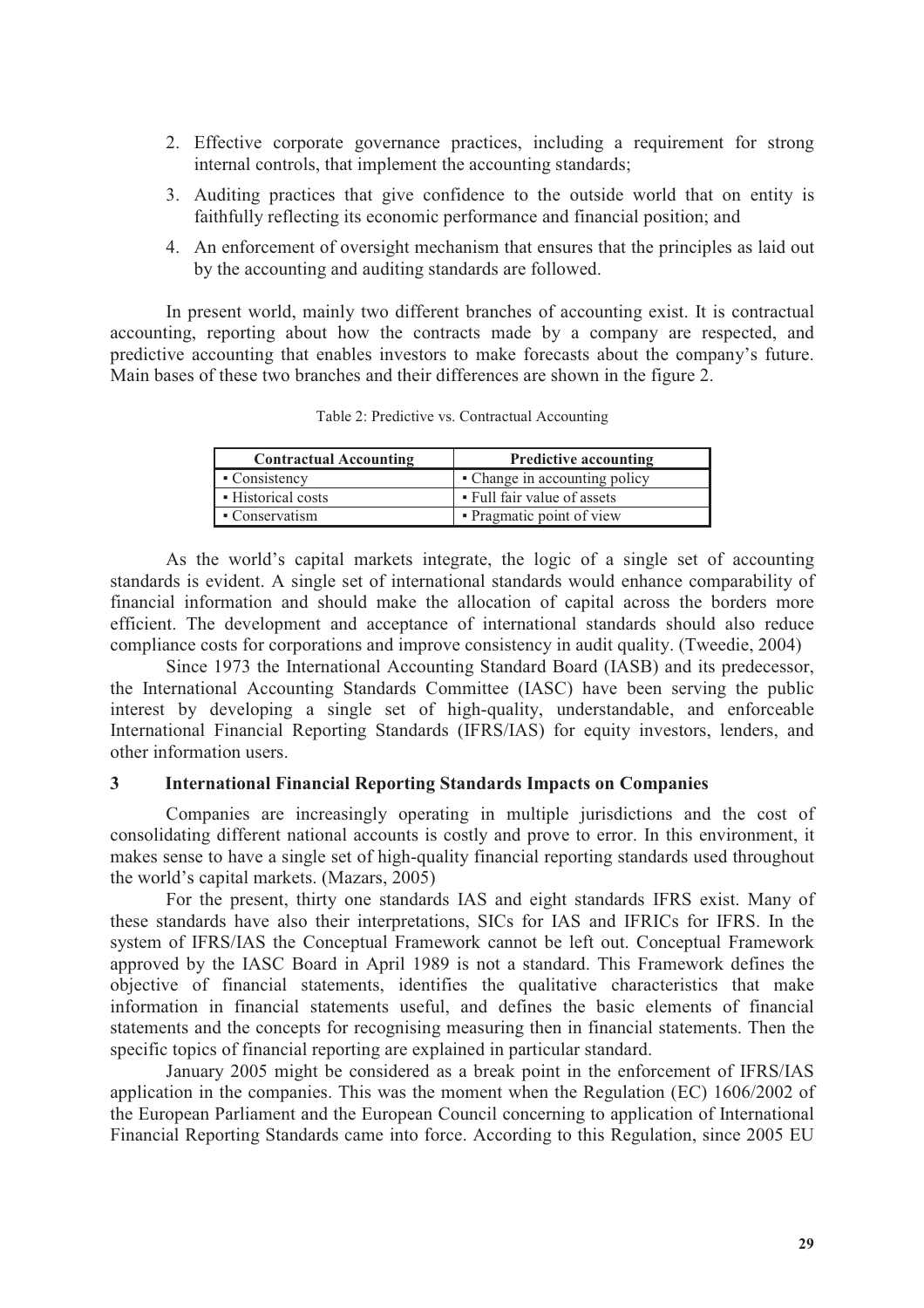listed companies ought to prepare their consolidated financial statements under the rules of IFRS/IAS.

The majority of companies surveyed by Mazars (2005) recognise that IFRS/IAS brings accounting practices closer to economic substance. However, the two most common criticism relate to complexity of the standards and thus also the amount of work to correctly apply them. The mandatory application of IFRS/IAS has impacted the companies in any case. The impacts were not only on e.g. a need of staff education (accountants, CFOs etc.) or a need of new software. Other impacts, especially technical troubles and impacts on valuation have appeared as well. The standards bringing the most substantial of them are shown in the figure 3 and in the figure 4 presented below.

| Technical<br><b>Troubles</b> | <b>Valuation</b><br>Impact | <b>Standard</b><br>No. | <b>Standard Content</b>             |
|------------------------------|----------------------------|------------------------|-------------------------------------|
|                              |                            | <b>IAS 38</b>          | <b>Intangible Assets</b>            |
|                              |                            | <b>IAS 39</b>          | Financial Instruments:              |
|                              |                            |                        | Recognition and Measurement         |
|                              |                            | <b>IAS 19</b>          | <b>Employee Benefits</b>            |
|                              |                            | <b>IFRS 3</b>          | <b>Business Combinations</b>        |
|                              | $\checkmark$               | $IAS$ 12               | Income Taxes                        |
|                              |                            | IAS 10                 | Events After the Balance Sheet Date |
|                              |                            | <b>IAS 17</b>          | Leases                              |
|                              |                            | IAS 16                 | Property, Plant and Equipment       |

Source: Mazars, 2005





Source: Mazars, 2005

It can be assumed that the main target of the IFRS/IAS implementation is to provide comparability and to improve transparency of financial statement of companies. But according to the IFRS Survey 2005 carried out by Mazars in April and March 2005 in 556 EU companies, 25 Czech companies included a reaching the target is at least arguable. While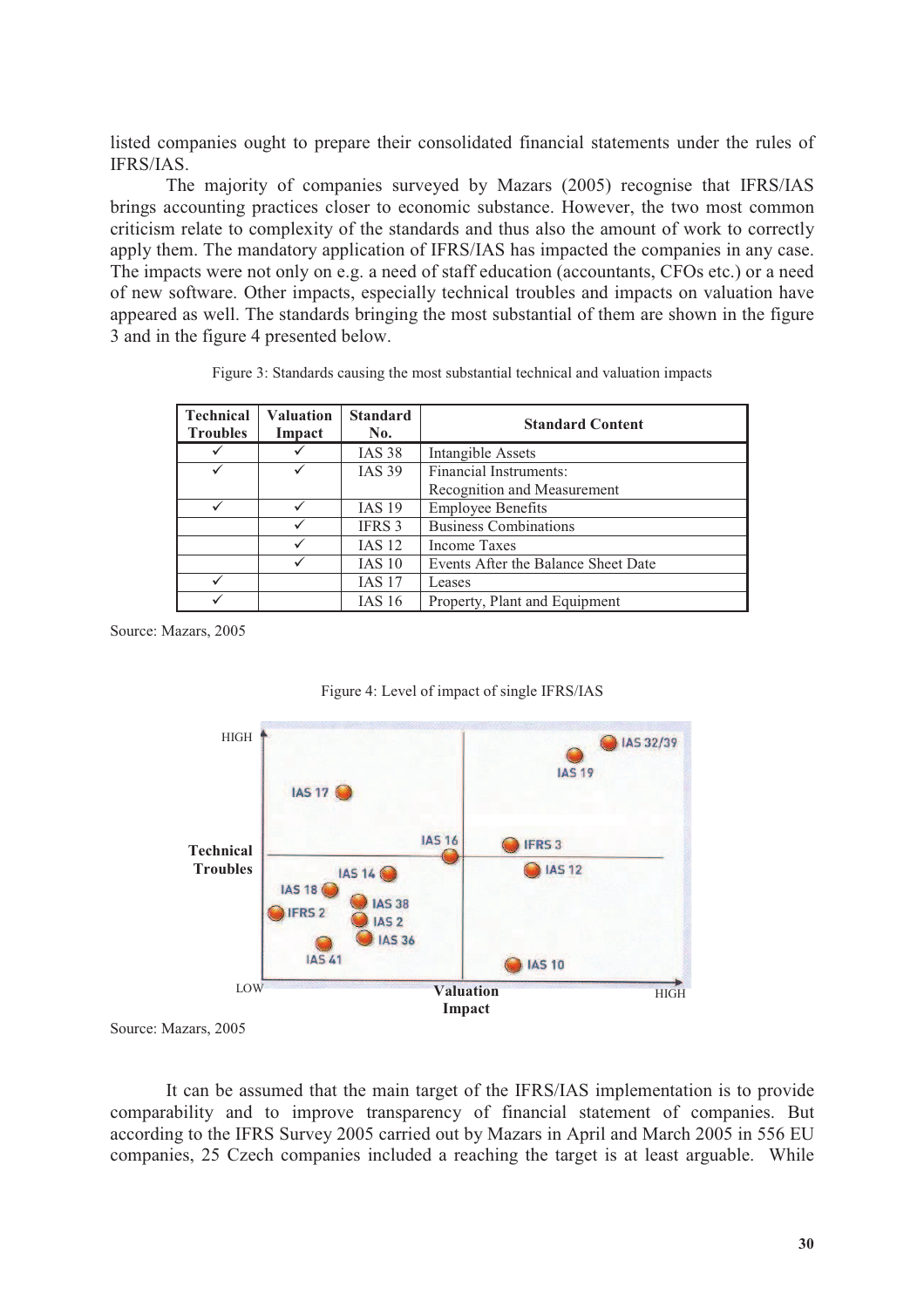63% of respondents agree the idea that IFRS/IAS improves comparability of financial statement, the survey results are even less conclusive related to the transparency. Only 47% of respondents agree that IFRS/IAS improve transparency, and on the opposite side, there are 35% of those who absolutely disagree the idea.

In the context of the Mazars IFRS Survey 2005, the Czech Republic belongs to the group of countries which express more mixed opinions about the expected benefits of IFRS/IAS. But Czech companies exhibit a strong mastery of the conversion process and declare themselves ready for the transition at a rate of 84%. Only 20% of firms find application of IFRS/IAS costly. This is the second lowest rate in Europe.

Discussing these observations about companies from the Czech Republic, it is necessary to take into account that only 25 companies have been implicated in the survey. In 2005 also only 54% of them have already prepared the opening IFRS Balance Sheet. Further more, only 29% of them have already communicated the impact of adopting IFRS/IAS to their stakeholders.

Presented observation from the Czech Republic might be striking especially in the light of number substantial differences between Czech accounting law and IFRS/IAS. The main difference consists in a gap of basis of these two GAAPs; while Czech accounting law is rules-based, IFRSs are principle-based. Moreover, a scissors dilates more comparing guidelines within single topics, as far as the financial statements´ formats are conceived differently. Priority of the true and fair view is also felt dissimilar, when a real economic nature or a transaction is often discriminated against its legal nature. This is e.g. the case of financial leases. Another basic difference between Czech accounting rules and IFRS/IAS consists in recognition and measurement. Czech GAAP is mostly based on a historical cost whereas IFRSs largely prefer a fair value in principle. Currently, a number of differences between the Czech GAAP and IFRS/IAS exist, and seventy five pages publication on the topic was published by PricewaterhouseCoopers in 2004.

But it was only in 2003 when IASB started projects to improve the IFRS/IAS into a set of high-quality set of financial reporting standards. In January 2003 European Parliament approved a project of Directive amending the current EU accounting Directives. This amendment eliminates contradictions between IAS/IFRS and the Directives and also restricts the possibilities to distort the liabilities by a mean of purpose-built cooperatives. It also applies pressure to the presentation of liabilities and insecurities not only in a light of financial statements but in light of environment and social aspects as well. The most of the changes is drawn as a resource that can be applied by member states. This makes a space for individual approaches to and timing of switch-over the IAS/IFRS for insight of contexture between accounting rules and taxation systems in EU member countries. The factual proves of the changes forcible from the beginning of 2005 are the current IASB´s projects, some of them have been already finished not long ago.

Until the 2005, when Mazars study on the IFRS adoption in European companies originated, only three new standards  $IFRS<sup>3</sup>$  have been already published. In present there are 8 IFRSs yet, including the IFRS 7 Financial Instruments: Disclosures that replaces IAS 32 Financial Instruments: Disclosures and Presentation, the standard causing the biggest technical and valuation troubles according to Mazars study. From various judgements it might be understood that an impact of IFRS 7 on the companies would be even higher. Just for example, the financial reporting community has been challenged with the requirement to express the risks of commodity financial instruments as seen through the eyes of

<sup>&</sup>lt;sup>3</sup> From 2001 are published by IASB replacing the IASC that has provided the standards IAS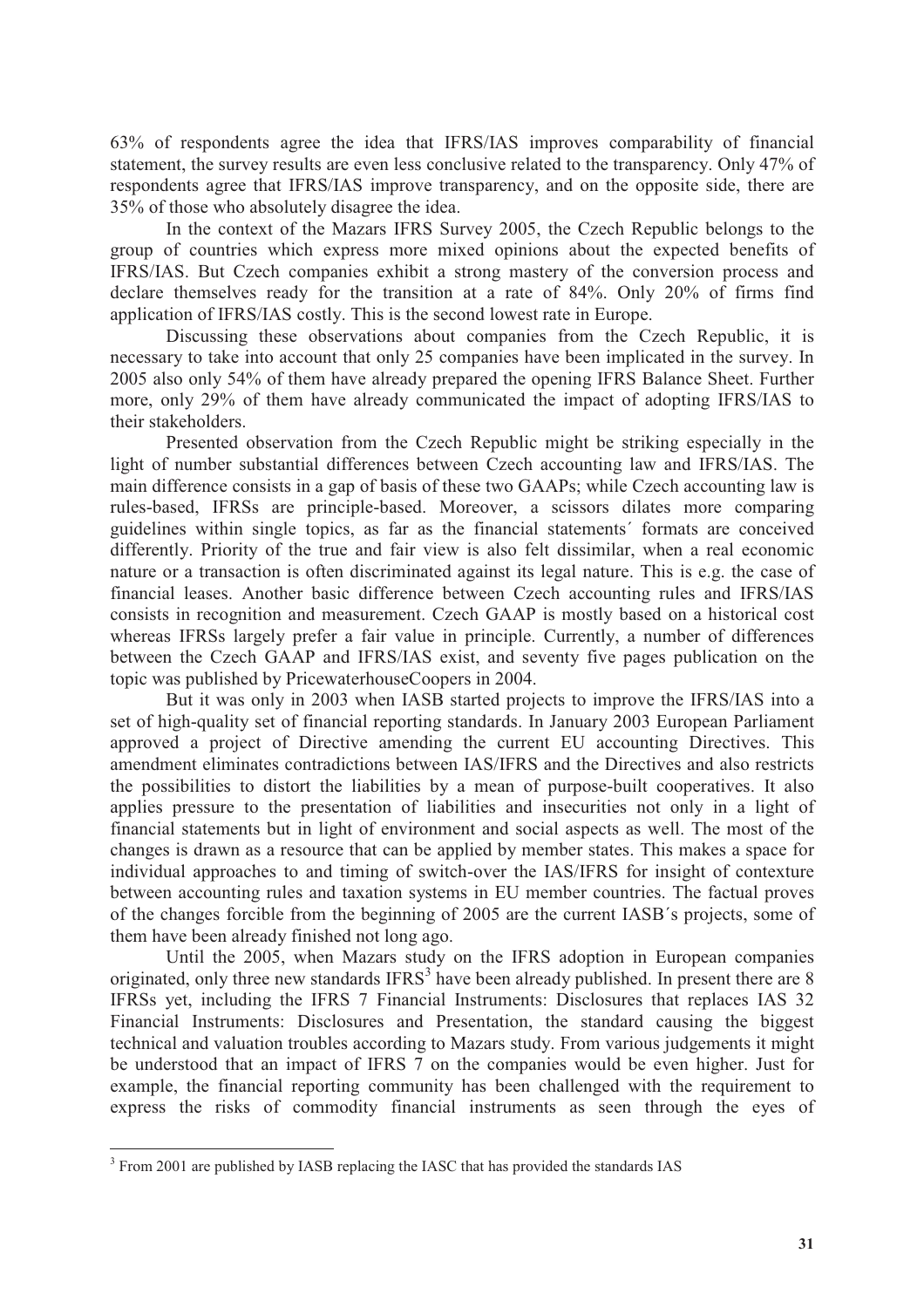management. Disclosing such risks in a meaningful and understandable way for the reader of the financial statements without prejudicing the common interest of the organization will be undoubtedly a delicate balancing act.<sup>4</sup>

As the set of IFRS/IAS is enlarging and is also slowly but permanently implemented into national GAAP of many European countries, undoubtedly, the impacts of IFRS/IAS are going to be more significant.

## **4 Next Challenges for International Financial Reporting**

Current events in the space of international financial reporting standard are giving a birth to an idea that IAS/IFRS are slowly going to be adopted around the world. In recent years, the significant progress was visible:

- The International Organization of Securities Commissions has recommended that the world's securities regulators permit foreign issuers to use IFRS/IAS in preparing financial statements for cross-border offerings and listings;
- Listed companies in Europe are required to use IFRS/IAS in their consolidated financial statements since 2005, and many other countries are replacing their national GAAP with IFRS/IAS for some or all domestic companies.
- Other countries have adopted policies of approving IFRS/IAS either verbatim or almost word-for-word as their national standards;
- The IASB and its U.S. counterpart, the FASB (Financial Accounting Standards) Board), have embarked on a comprehensive programme aimed at converging IFRS/IAS and US GAAP to the greatest extent possible over the next several years. The IASB has also begun a convergence project with Japan, and representatives of China Accounting Standards Committee stated that convergence of Chinese Accounting Standards and IAS/IFRS is the fundamental goal as well.

The international financial reporting is dynamically changing and developing space. In present, the IASB works on several projects, and many of these projects would lead to new edition of a set of amended or completely new standards coming into force in 2009 or later. Among these projects, there is also the project of the IFRS for Small and Medium-sized Entities by that a scope of International Financial Reporting will be enlarged.

### **References**

 $\overline{a}$ 

Almond, P., Colling, T., Edwards, P. and Ferner, A. (2005) Policies on union representation in US multinationals in the UK: between micro-politics and macro-institutions. *British Journal of Industrial Relations*, Vol. 43, No. 4, pp. 703-728.

Armstrong, Ch.S., Barth, M.E., Jagolinzer, A.D. and Riedl, E.J. (2008) Market Reaction to the Adoption of IFRS in Europe. Harvard Business School, September 2008. Available at SSRN: http://ssrn.com/abstract=903429.

Dvorakova, D. (2006) Financni ucetnictvi a vykaznictvi podle mezinarodnich standardu IFRS. Brno: Computer Press, 2006. ISBN 80-251-1085-0

Kovanicova, D. and Kovanic, P. (2001) Poklady skryte v ucetnictvi I. Jak rozumet ucentnim vykazum. Praha: Polygon, 2001. ISBN 80-7273-047-9

Mazars (2005). IFRS Survey 2005. On-line: http://www.mazars.com/news/ias\_ifrs\_01.php

Sramkova, A. and Janouskova, M. (2007) IAS/IFRS. Prakticke aplikace. Praha: ISU, 2007. ISBN 978-80-86716-44-2

Team of authors. Disclosure of Risk: Risk of Disclosure. PricewaterhouseCoopers, 2007. On-line: http://www.pwc.co.uk/eng/publications/risk\_of\_disclosure.html

<sup>&</sup>lt;sup>4</sup> According to Risk of Disclosure: Disclosure of Risk, PricewaterhouseCoopers, 2007